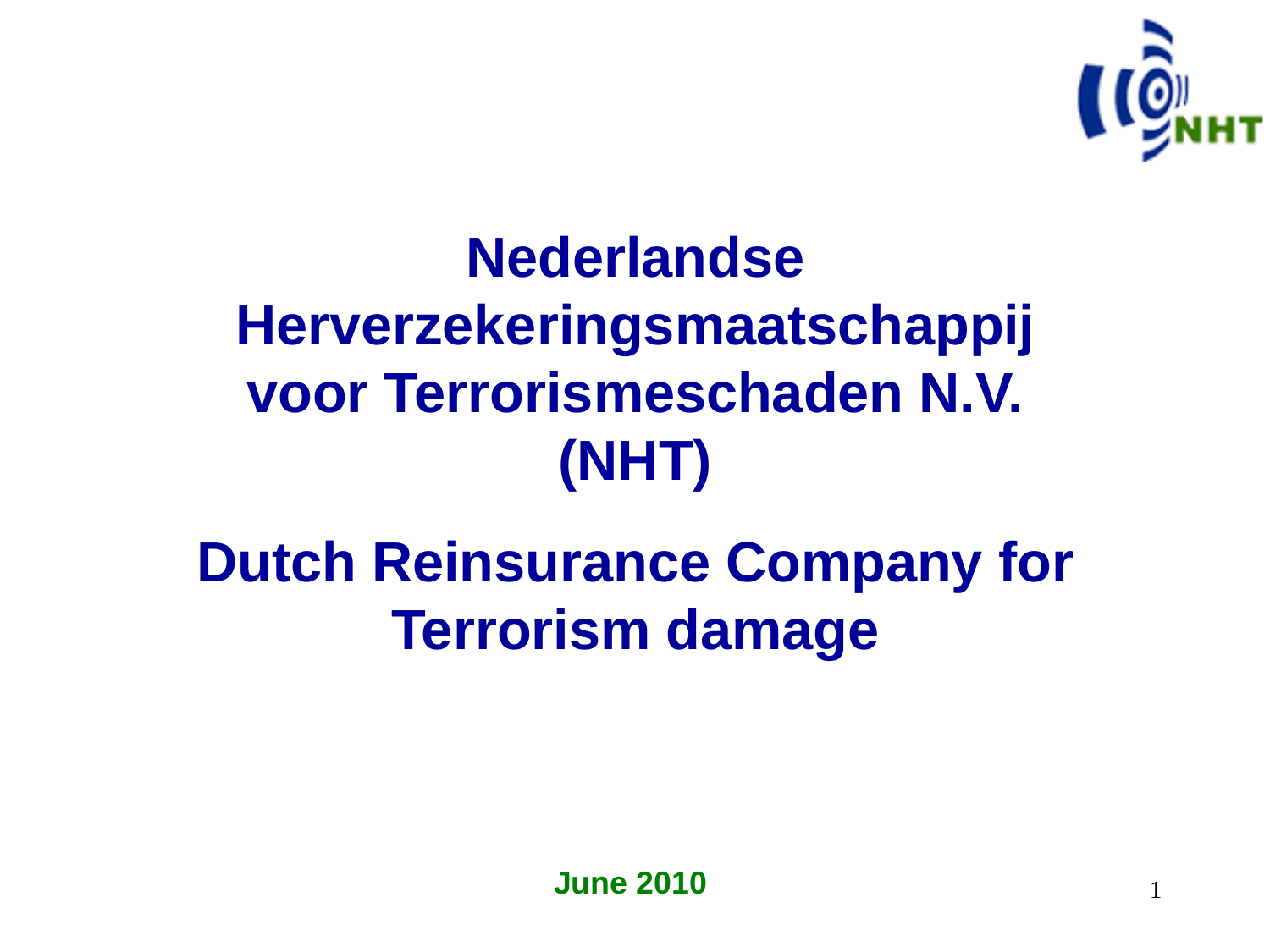

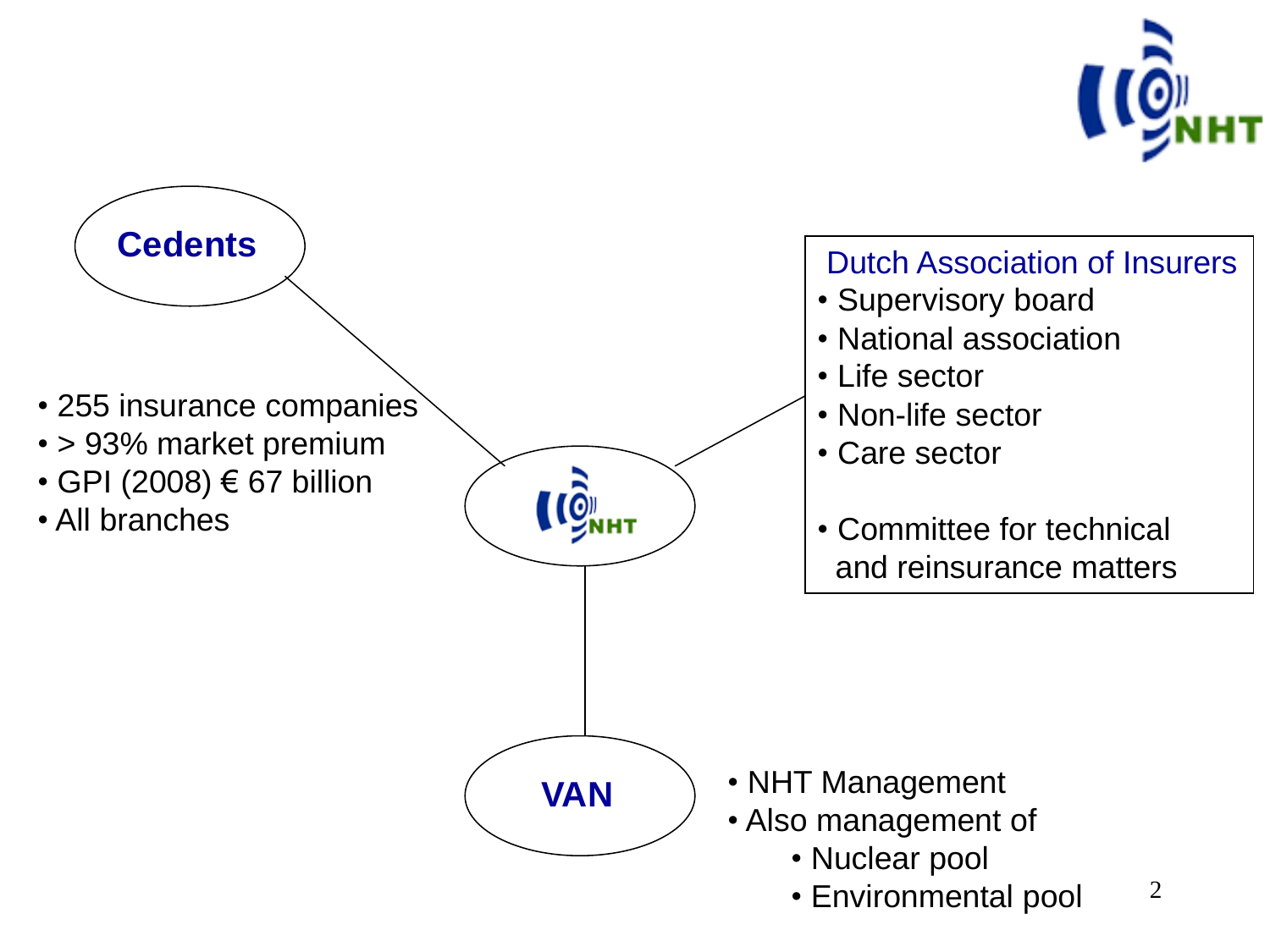

## NHT Objectives:

- **to offer a (limited) insurance solution to Dutch society in the event of a terrorist attack**
- **simultaneously to assure the continuity of the Dutch insurance industry in the event of a terrorist attack**
- **to limit reinsurers' terrorism exposure.**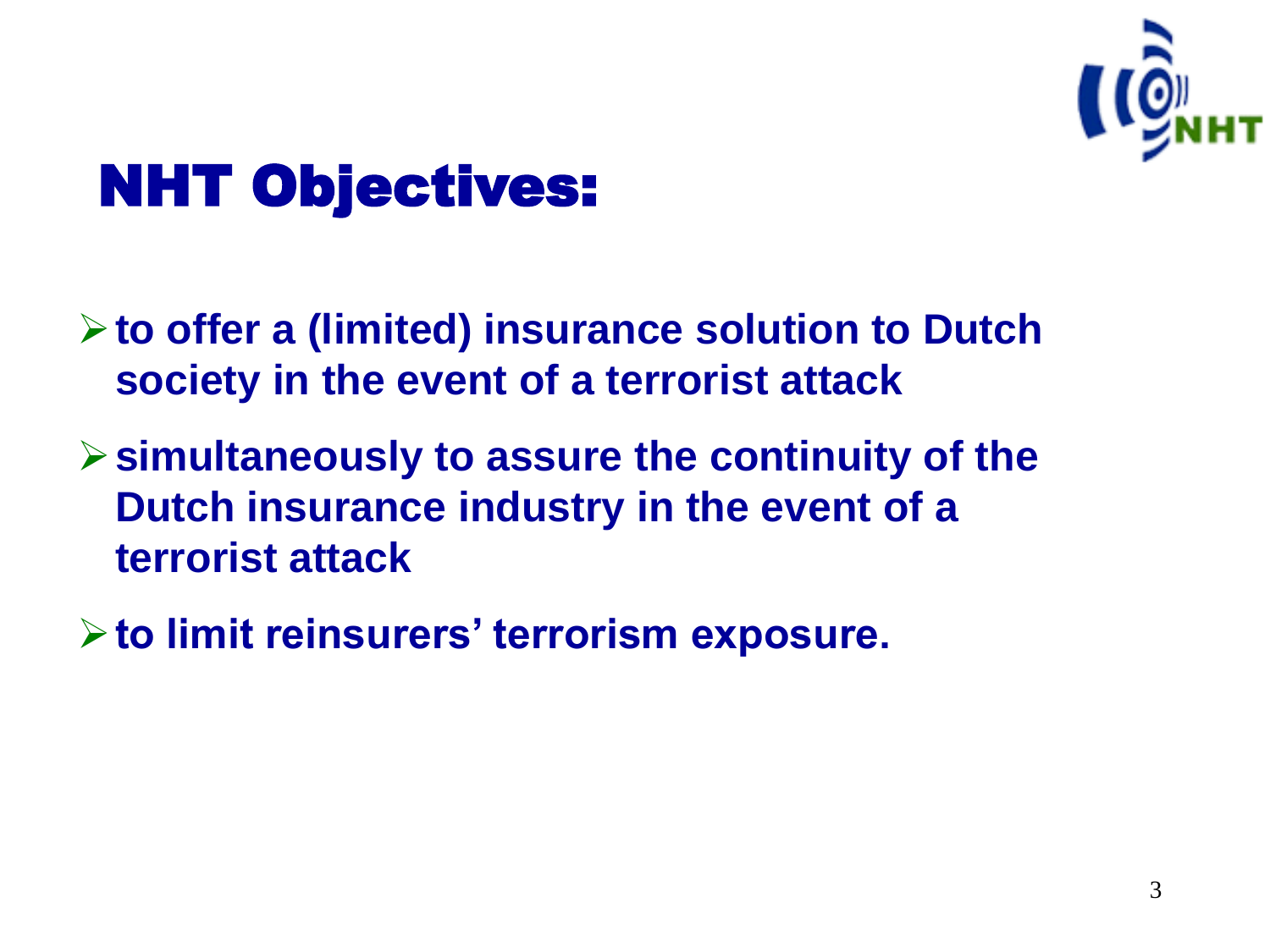

#### Structure of NHT capacity

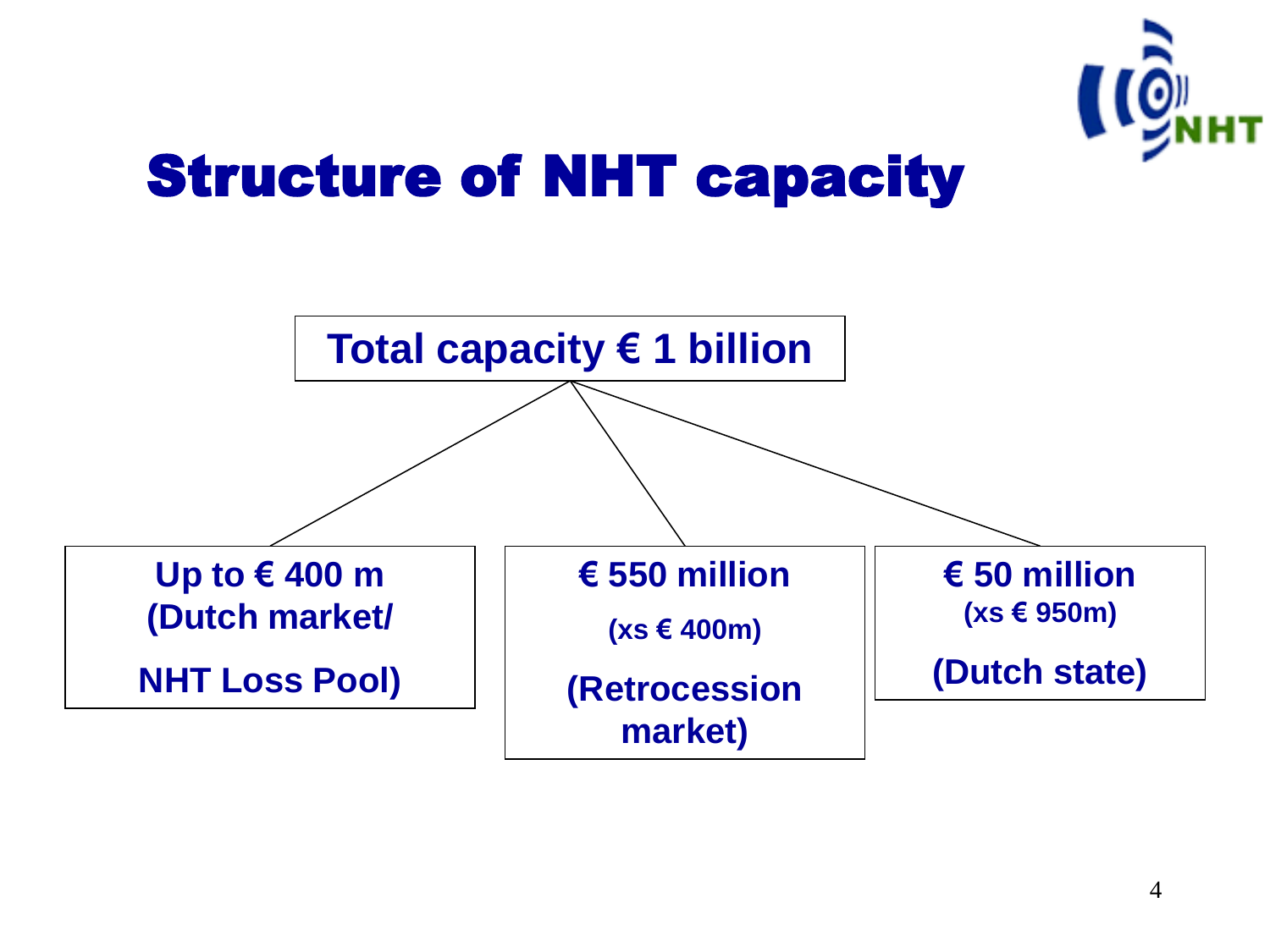

#### Retrocession program

- **Direct placement (2010: 25%)**
- **Broker placement**
- **Retrocessionaire rating requirements: A- at least!**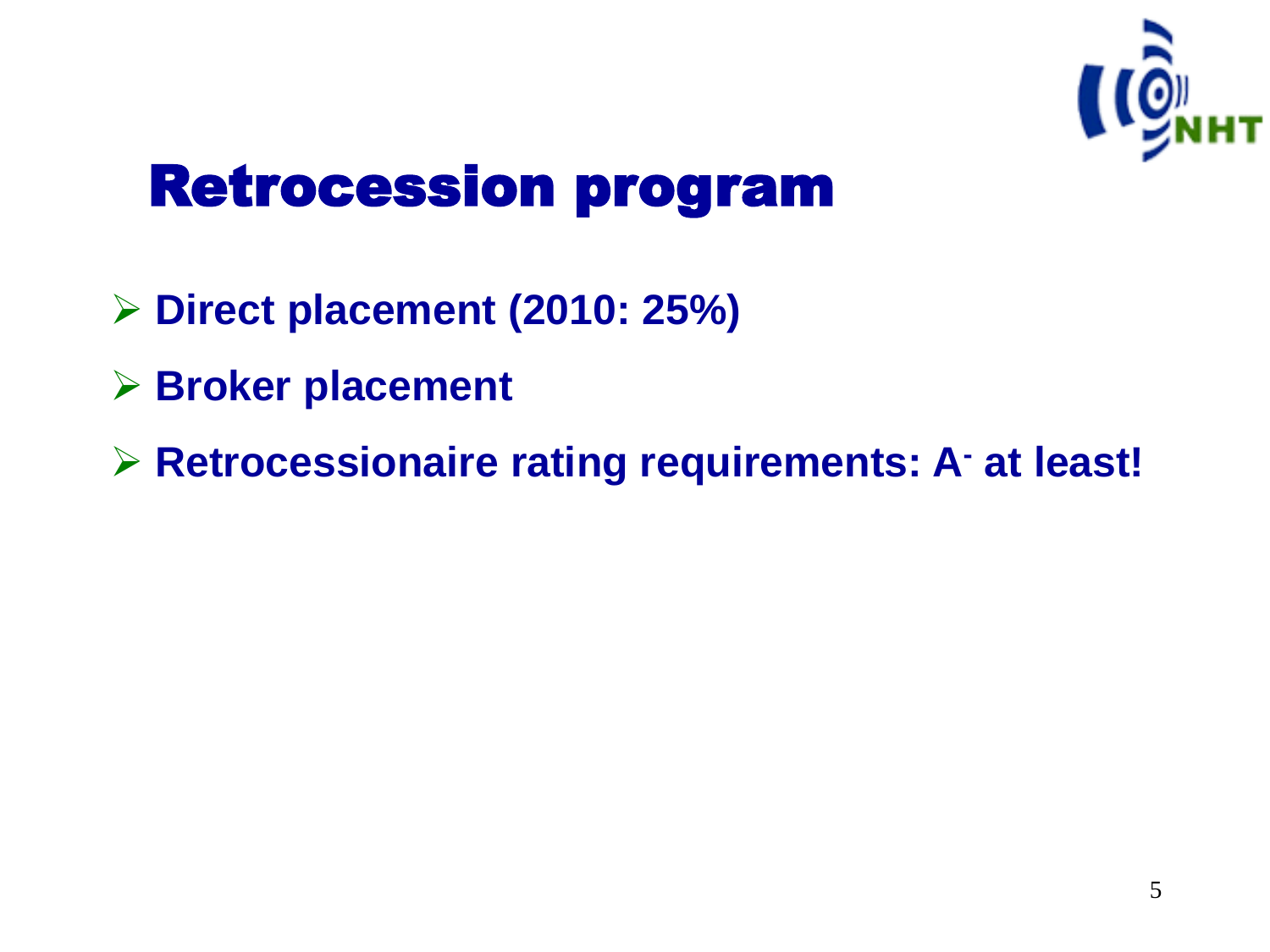

### Coverage under NHT

- **Damage following a terrorist attack**
- **All insurance classes covered (see limitations/exclusions below)**
	- **Limitation: Property (any one risk address € 75m)**
	- **Exclusions: Aviation/Terrorism written as such**
- **Dutch territorial risks only**
- **Reinsurance cover € 1 billion in the Aggregate per Annum (fgu)**

•**Franchise: € 7.5m (market), 2.5% GPI (any one company)**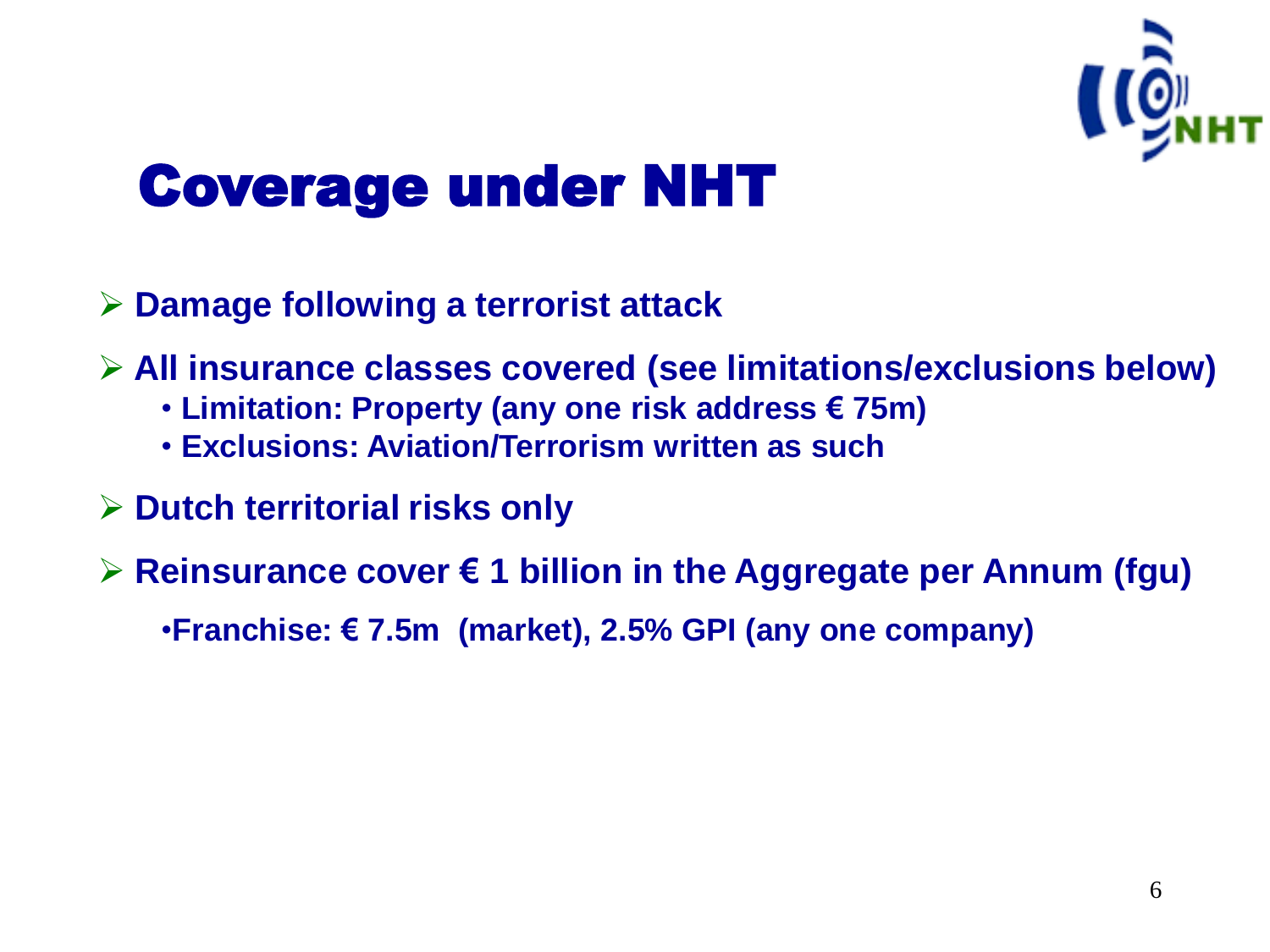

## Guiding principles for the NHT Retro placement

- **Continuity (only 2 Retrocessionaires have declined since inception in 2003)**
- **Consensus pricing – NHT will seek consensus to keep retrocessionaires on board**
- **Fair price – the NHT members expect to pay a fair price reflecting market conditions.**